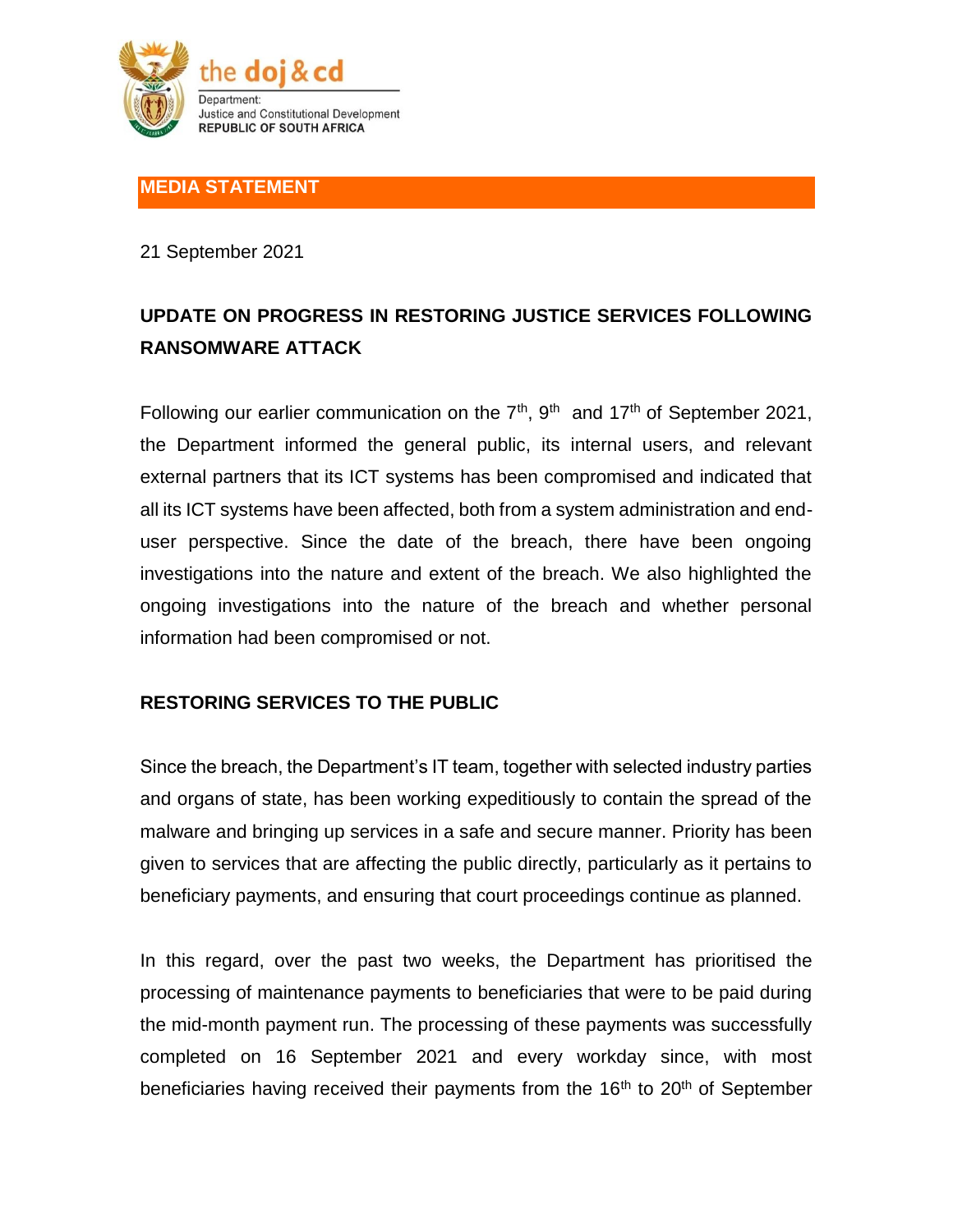2021. The Department can confirm that to date over 30000 beneficiaries have been paid as part of these 'payment runs'. The system for payment is designed to make payments on every workday of the month, as and when payment is confirmed to have been received. We are in the process of ascertaining from banks and employers who may have sent statements and schedules indicating payments made, during the period when the system was not accessible. It is envisaged that this follow-up with the banks and employers will be completed by the end of this week to enable further payments to beneficiaries once payment received is confirmed. Other processes are underway to address challenges that are being experienced.

As part of the Departments Business Continuity plans, manual processes have been put in place to ensure that courts can operate normally, with manual court recording functionality for court proceedings having been instituted. In the past week the electronic recording of court proceedings had been restored since 16 September 2021 and as such most courts are operating as normal.

The Masters Offices around the country continue to, as an interim measure, use a manual process to provide bereaved families, in exceptional cases, where there is a need to access funds from the deceased's banking account for burial costs. In this regard, the Offices of the Master of the High Court continues to provide the MBU 12 forms to bereaved families, in the interim that allows the family members access to the accounts of the deceased for the purpose of acquiring funds to pay for burial costs of the deceased. However, manual letters of executorship or authority still cannot be issued during this crisis period, so as to address the risk of fraud. The Guardian's Fund regrettably, remains inaccessible, with every effort being made to restore some functionality during this week.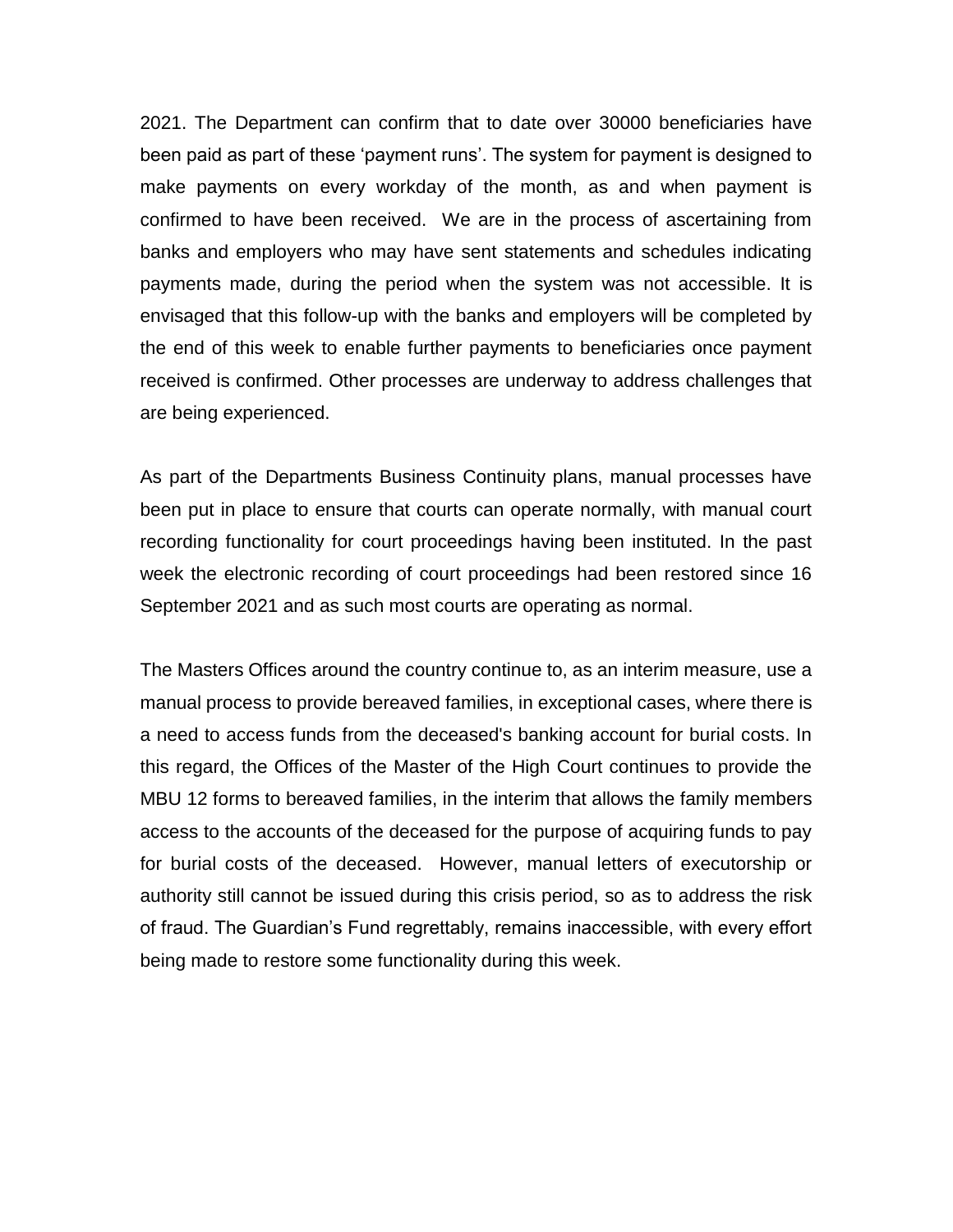#### **RESTORING INTERNAL FUNCTIONALITY**

In the week of 13 September 2021, the Department spent a great deal of time bringing its internal systems back online, starting with its website. As an interim measure, senior management and officials who are critical to the rendering of key services have been placed on an alternate, secured email system. The Department is in the processes of extending this functionality to all employees during this week. Further to that, a process is underway to bring online more internal systems such as those used in the administration of justice (i.e leave management, case management, guardians fund, etc.) and financial administration (such as BAS and Persal). BAS and Persal are systems used across government departments to pay suppliers and employees. In the meantime, manual processes, or arrangements with sister government departments (i.e. Department of Correctional Services, Office of the Chief Justice) are in place to ensure continuation of administrative financial processing, by providing alternative access to BAS and Persal specifically. The Department is confident that by bringing these remaining systems online, the Department will enter a phase of normalcy in the next couple of weeks.

#### **REPORTING THE BREACH**

The Department regards this incident as a crime. In so far as reporting the breach to relevant law enforcement agencies is concerned, the matter was reported as early as the 10<sup>th</sup> of September 2021. The Department is actively engaging with law enforcement agencies in this regard.

As per the requirements of the Protection of Personal Information Act, 2013 (Act No.4 of 2013) (POPIA), the Department reported the matter to the Information Regulator on the 13<sup>th</sup> of September 2021. The CEO of the Information Regulator was informed that the Department's systems had been compromised and indicated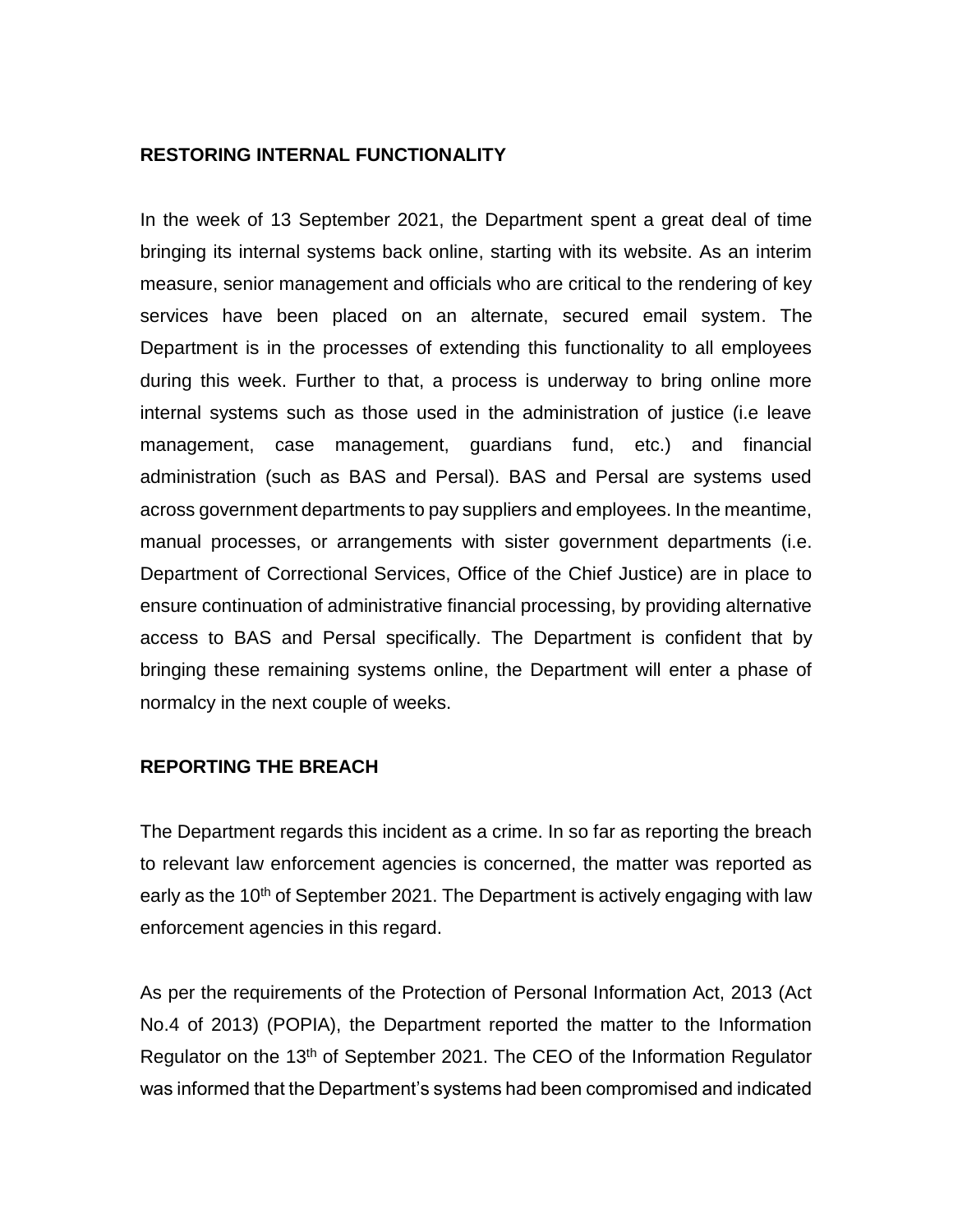that all its ICT systems had been affected. The Information Regulator was also informed of the ongoing investigations into the nature of the breach and whether personal information had been compromised or not. This was in terms of section 22 (1) of POPIA. However, at the time, with investigations still ongoing, the IT team found no indication that any personal information was compromised.

# **LOSS OF PERSONAL INFORMATION**

Upon receiving a further report following the ongoing investigation into the breach, it was reported on 19 September 2021 that some personal information might have been exfiltrated (ie data having been accessed and sent outside of the organization). We are in the process of establishing the exact nature of personal information that has been accessed (e.g. addresses, email, etc), as well as the affected parties involved.

## **UPDATING REPORTING IN TERMS OF POPIA**

Following the receipt of correspondence from the Information Regulator, the Department has reported the outcome of the investigation report on the exfiltration of personal information with the Information Regulator in a letter dated 20 September 2021. This is again in compliance with the POPIA. Further, as required by law, and as soon as the Department is in a position to do so, we will endeavour to take all reasonable steps in terms of alerting affected data subjects of the breach, the extent of the breach, as well measures to ensure it doesn't re-occur.

#### **RECOVERY EFFORTS AND RISK MITIGATION**

As part of our ongoing recovery effort the Department is already putting in place measures to ensure that this type of breach will not re-occur, including upgrading our ICT security infrastructure (e.g. antivirus, backups anti-malware solutions, etc),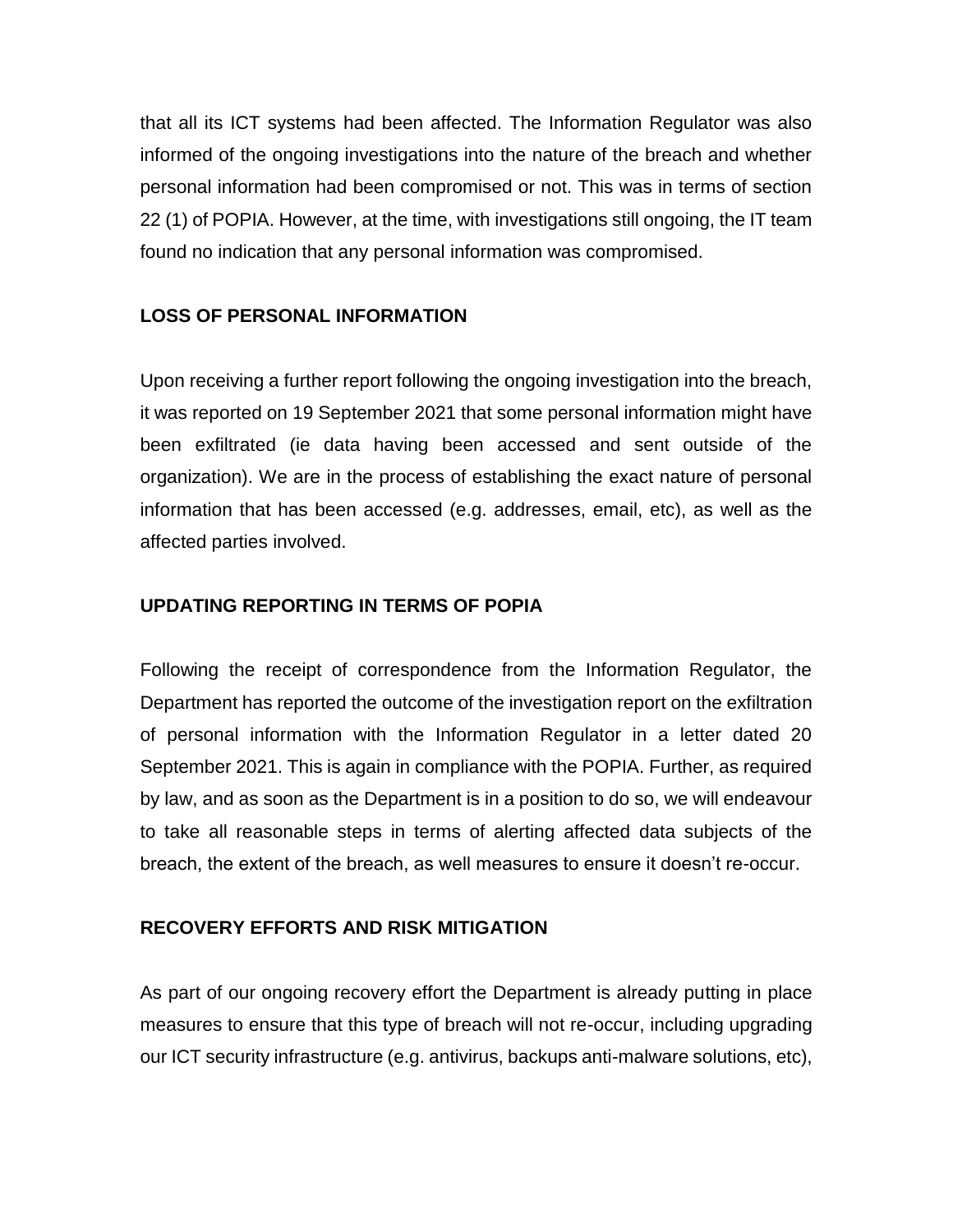proactive security and event monitoring, and ensuring more stringent access control (electronic and physical).

## **MISLEADING AND FALSE MEDIA REPORTS**

The Department of Justice and Constitutional Development has noted with grave concern inaccurate media reports about the ongoing work of recovering its Information Technology systems following a ransomware attack.

In this regard, there has been some reports that the Departments backups had been lost, and that a ransom note of R33 million has been received. The Department would like to place it on the record that although the breach is attributed to a family of ransomware, it has not received any ransom demand following the breach as suggested by an article on https://mybroadband.co.za/news/ published on 20 September 2021. Furthermore, the Department is currently busy rebuilding it backup infrastructure, and so far has not experienced any encryption in this regard.

The Department wishes to assure the public that further investigation is ongoing to establish the identity of the perpetrators behind the attack. The Director-General and senior management of the Department continues to work around the clock to ensure that this challenge is resolved.

The Department sincerely apologises for the delays that have been experienced by members of the public, our stakeholders and our partners.

#### **ISSUED BY:**

Adv D Mashabane Director-General Department of Justice and Constitutional Development